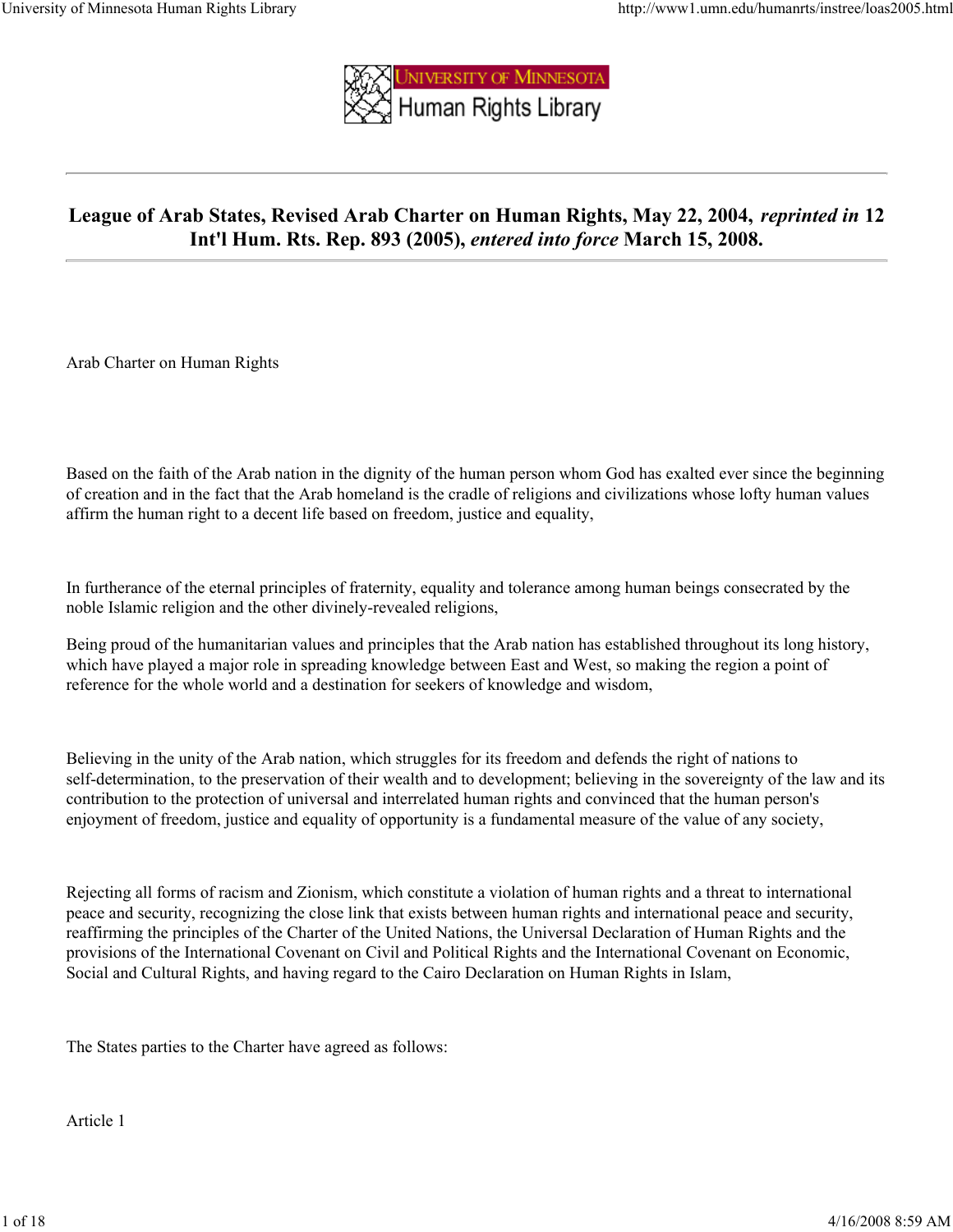The present Charter seeks, within the context of the national identity of the Arab States and their sense of belonging to a common civilization, to achieve the following aims:

 1. To place human rights at the centre of the key national concerns of Arab States, making them lofty and fundamental ideals that shape the will of the individual in Arab States and enable him to improve his life in accordance with noble human values.

 2. To teach the human person in the Arab States pride in his identity, loyalty to his country, attachment to his land, history and common interests and to instill in him a culture of human brotherhood, tolerance and openness towards others, in accordance with universal principles and values and with those proclaimed in international human rights instruments.

 3. To prepare the new generations in Arab States for a free and responsible life in a civil society that is characterized by solidarity, founded on a balance between awareness of rights and respect for obligations, and governed by the values of equality, tolerance and moderation.

4. To entrench the principle that all human rights are universal, indivisible, interdependent and interrelated.

Article 2

 1. All peoples have the right of self-determination and to control over their natural wealth and resources, and the right to freely choose their political system and to freely pursue their economic, social and cultural development.

2. All peoples have the right to national sovereignty and territorial integrity.

 3. All forms of racism, Zionism and foreign occupation and domination constitute an impediment to human dignity and a major barrier to the exercise of the fundamental rights of peoples; all such practices must be condemned and efforts must be deployed for their elimination.

4. All peoples have the right to resist foreign occupation.

Article 3

1. Each State party to the present Charter undertakes to ensure to all individuals subject to its jurisdiction the right to enjoy the rights and freedoms set forth herein, without distinction on grounds of race, colour, sex, language, religious belief, opinion, thought, national or social origin, wealth, birth or physical or mental disability.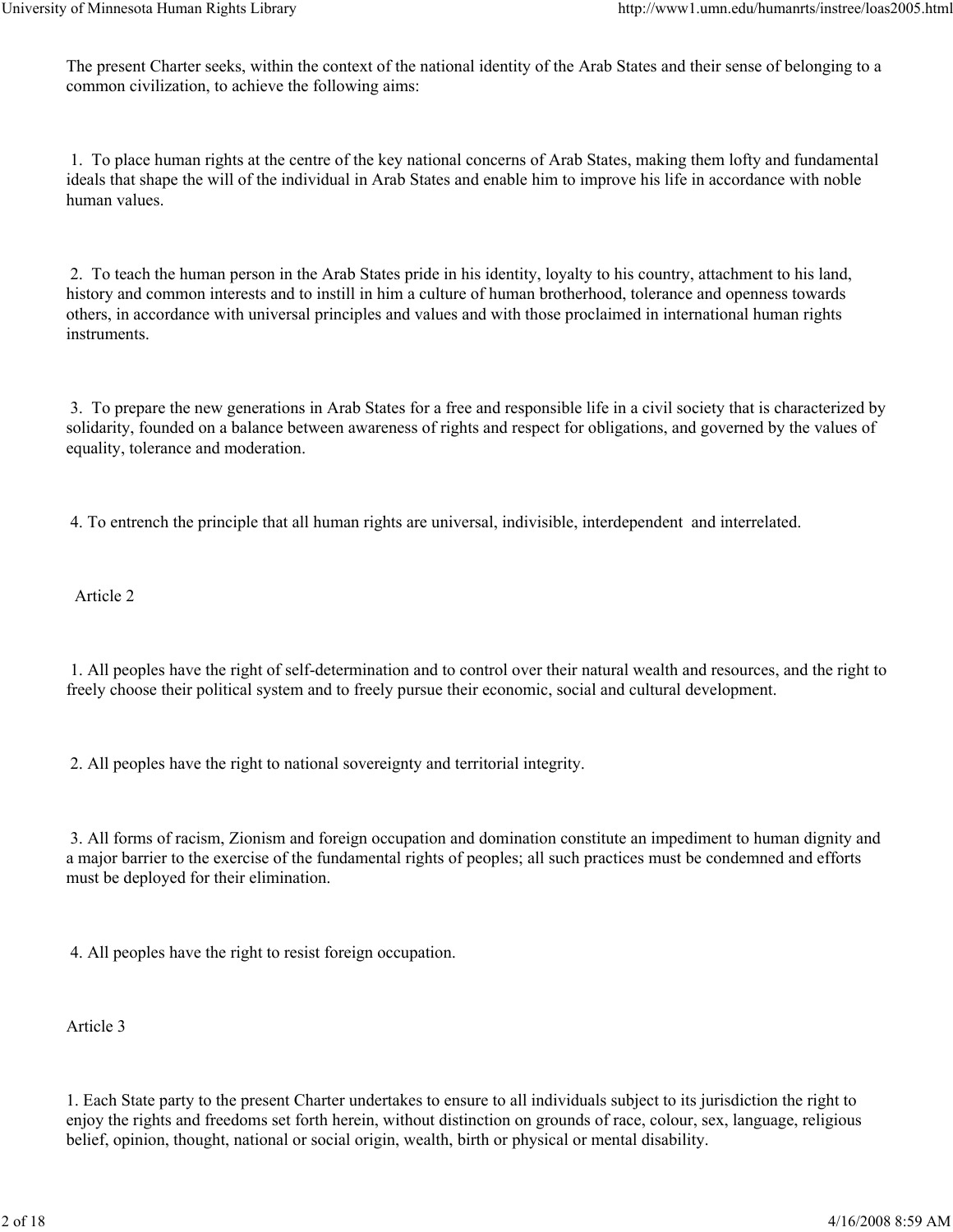2. The States parties to the present Charter shall take the requisite measures to guarantee effective equality in the enjoyment of all the rights and freedoms enshrined in the present Charter in order to ensure protection against all forms of discrimination based on any of the grounds mentioned in the preceding paragraph.

 3. Men and women are equal in respect of human dignity, rights and obligations within the framework of the positive discrimination established in favour of women by the Islamic Shariah, other divine laws and by applicable laws and legal instruments. Accordingly, each State party pledges to take all the requisite measures to guarantee equal opportunities and effective equality between men and women in the enjoyment of all the rights set out in this Charter.

Article 4

 1. In exceptional situations of emergency which threaten the life of the nation and the existence of which is officially proclaimed, the States parties to the present Charter may take measures derogating from their obligations under the present Charter, to the extent strictly required by the exigencies of the situation, provided that such measures are not inconsistent with their other obligations under international law and do not involve discrimination solely on the grounds of race, colour, sex, language, religion or social origin.

 2. In exceptional situations of emergency, no derogation shall be made from the following articles: article 5, article 8, article 9, article 10, article 13, article 14, paragraph 6, article 15, article 18, article 19, article 20, article 22, article 27, article 28, article 29 and article 30. In addition, the judicial guarantees required for the protection of the aforementioned rights may not be suspended.

 3. Any State party to the present Charter availing itself of the right of derogation shall immediately inform the other States parties, through the intermediary of the Secretary-General of the League of Arab States, of the provisions from which it has derogated and of the reasons by which it was actuated. A further communication shall be made, through the same intermediary, on the date on which it terminates such derogation.

Article 5

1. Every human being has the inherent right to life.

2. This right shall be protected by law. No one shall be arbitrarily deprived of his life.

Article 6

Sentence of death may be imposed only for the most serious crimes in accordance with the laws in force at the time of commission of the crime and pursuant to a final judgment rendered by a competent court. Anyone sentenced to death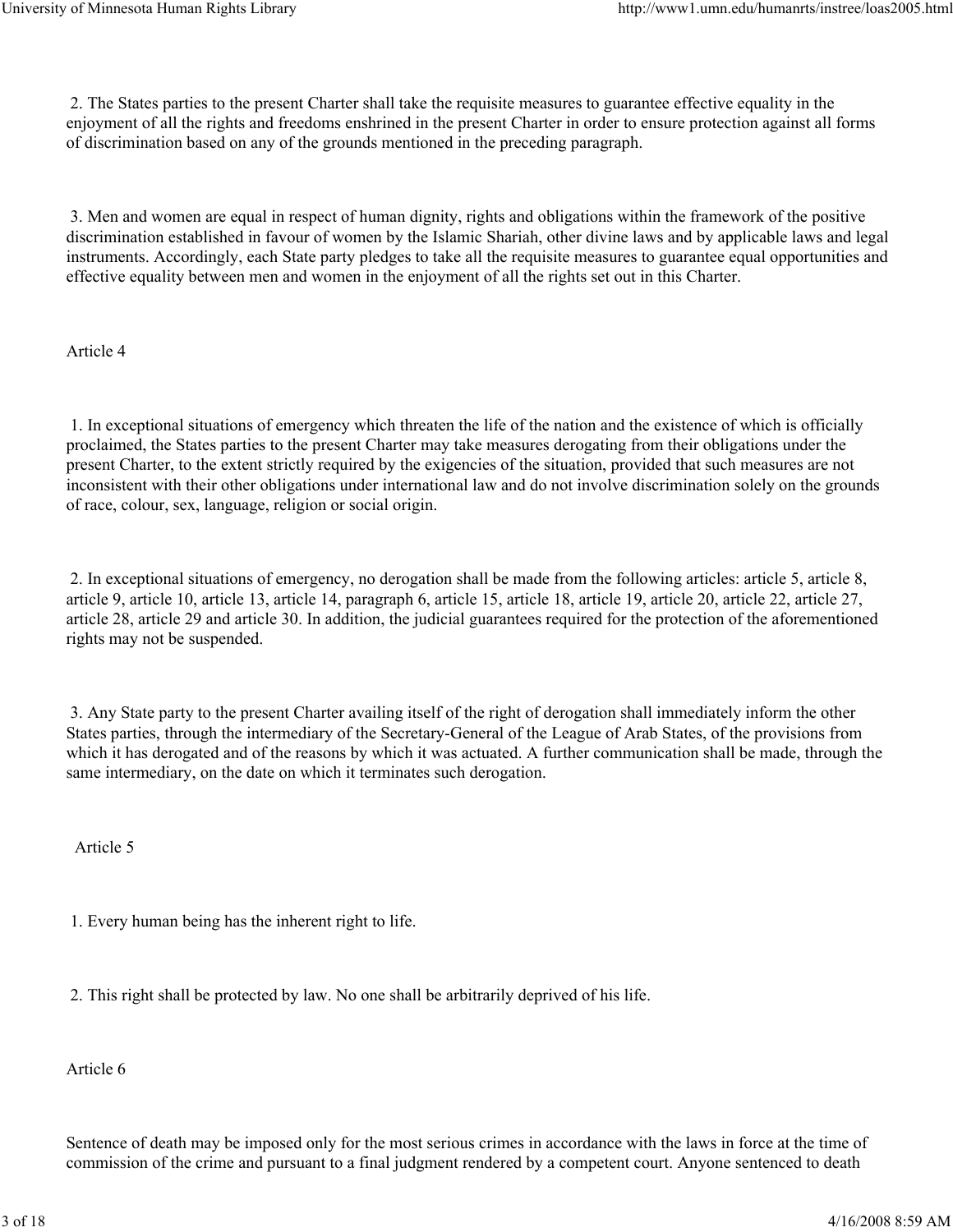shall have the right to seek pardon or commutation of the sentence.

Article 7

 1. Sentence of death shall not be imposed on persons under 18 years of age, unless otherwise stipulated in the laws in force at the time of the commission of the crime.

 2. The death penalty shall not be inflicted on a pregnant woman prior to her delivery or on a nursing mother within two years from the date of her delivery; in all cases, the best interests of the infant shall be the primary consideration.

Article 8

 1. No one shall be subjected to physical or psychological torture or to cruel, degrading, humiliating or inhuman treatment.

 2. Each State party shall protect every individual subject to its jurisdiction from such practices and shall take effective measures to prevent them. The commission of, or participation in, such acts shall be regarded as crimes that are punishable by law and not subject to any statute of limitations. Each State party shall guarantee in its legal system redress for any victim of torture and the right to rehabilitation and compensation.

Article 9

 No one shall be subjected to medical or scientific experimentation or to the use of his organs without his free consent and full awareness of the consequences and provided that ethical, humanitarian and professional rules are followed and medical procedures are observed to ensure his personal safety pursuant to the relevant domestic laws in force in each State party. Trafficking in human organs is prohibited in all circumstances.

Article 10

 1. All forms of slavery and trafficking in human beings are prohibited and are punishable by law. No one shall be held in slavery and servitude under any circumstances.

 2. Forced labor, trafficking in human beings for the purposes of prostitution or sexual exploitation, the exploitation of the prostitution of others or any other form of exploitation or the exploitation of children in armed conflict are prohibited.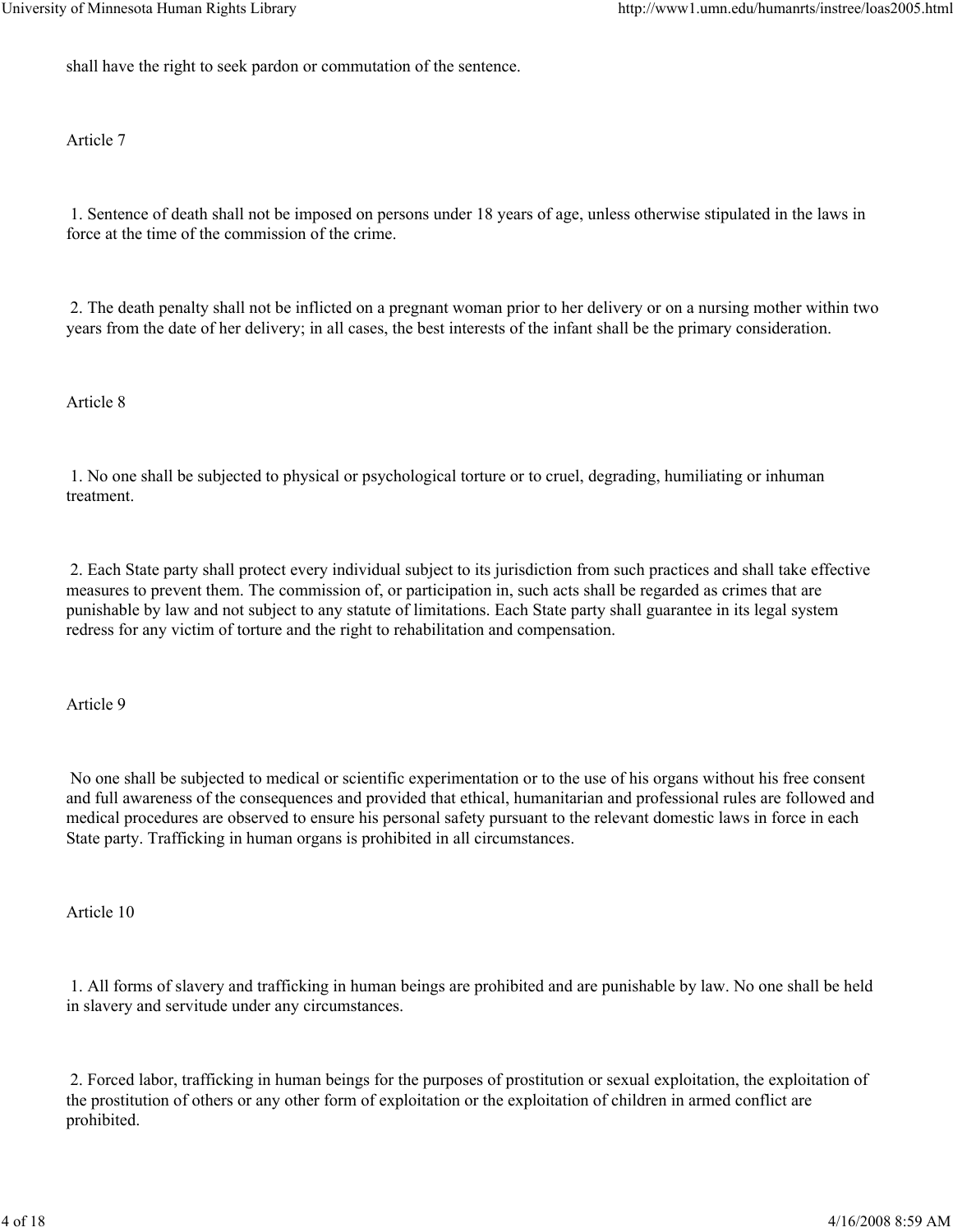All persons are equal before the law and have the right to enjoy its protection without discrimination.

Article 12

 All persons are equal before the courts and tribunals. The States parties shall guarantee the independence of the judiciary and protect magistrates against any interference, pressure or threats. They shall also guarantee every person subject to their jurisdiction the right to seek a legal remedy before courts of all levels.

Article 13

 1. Everyone has the right to a fair trial that affords adequate guarantees before a competent, independent and impartial court that has been constituted by law to hear any criminal charge against him or to decide on his rights or his obligations. Each State party shall guarantee to those without the requisite financial resources legal aid to enable them to defend their rights.

 2. Trials shall be public, except in exceptional cases that may be warranted by the interests of justice in a society that respects human freedoms and rights.

Article 14

1. Everyone has the right to liberty and security of person. No one shall be subjected to arbitrary arrest, search or detention without a legal warrant.

 2. No one shall be deprived of-his liberty except on such grounds and in such circumstances as are determined by law and in accordance with such procedure as is established thereby.

 3. Anyone who is arrested shall be informed, at the time of arrest, in a language that he understands, of the reasons for his arrest and shall be promptly informed of any charges against him. He shall be entitled to contact his family members.

 4. Anyone who is deprived of his liberty by arrest or detention shall have the right to request a medical examination and must be informed of that right.

5. Anyone arrested or detained on a criminal charge shall be brought promptly before a judge or other officer authorized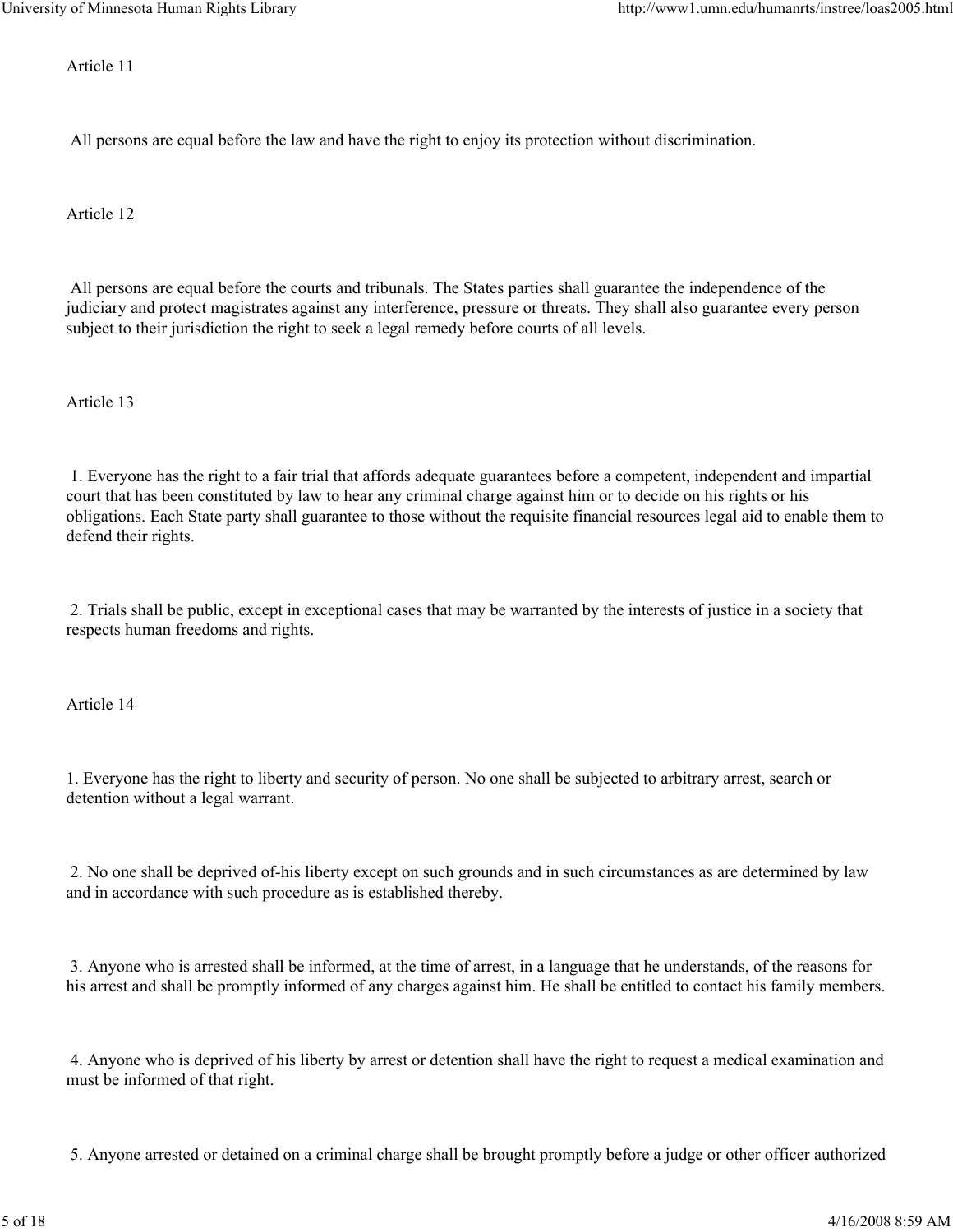by law to exercise judicial power and shall be entitled to trial within a reasonable time or to release. His release may be subject to guarantees to appear for trial. Pre-trial detention shall in no case be the general rule.

 6. Anyone who is deprived of his liberty by arrest or detention shall be entitled to petition a competent court in order that it may decide without delay on the lawfulness of his arrest or detention and order his release if the arrest or detention is unlawful.

7. Anyone who has been the victim of arbitrary or unlawful arrest or detention shall be entitled to compensation.

Article 15

No crime and no penalty can be established without a prior provision of the law. In all circumstances, the law most favorable to the defendant shall be applied.

Article 16

 Everyone charged with a criminal offence shall be presumed innocent until proved guilty by a final judgment rendered according to law and, in the course of the investigation and trial, he shall enjoy the following minimum guarantees:

1. The right to be informed promptly, in detail and in a language which he understands, of the charges against him.

 2. The right to have adequate time and facilities for the preparation of his defense and to be allowed to communicate with his family.

 3. The right to be tried in his presence before an ordinary court and to defend himself in person or through a lawyer of his own choosing with whom he can communicate freely and confidentially.

 4. The right to the free assistance of a lawyer who will defend him if he cannot defend himself or if the interests of justice so require, and the right to the free assistance of an interpreter if he cannot understand or does not speak the language used in court.

 5. The right to examine or have his lawyer examine the prosecution witnesses and to on defense according to the conditions applied to the prosecution witnesses.

6. The right not to be compelled to testify against himself or to confess guilt.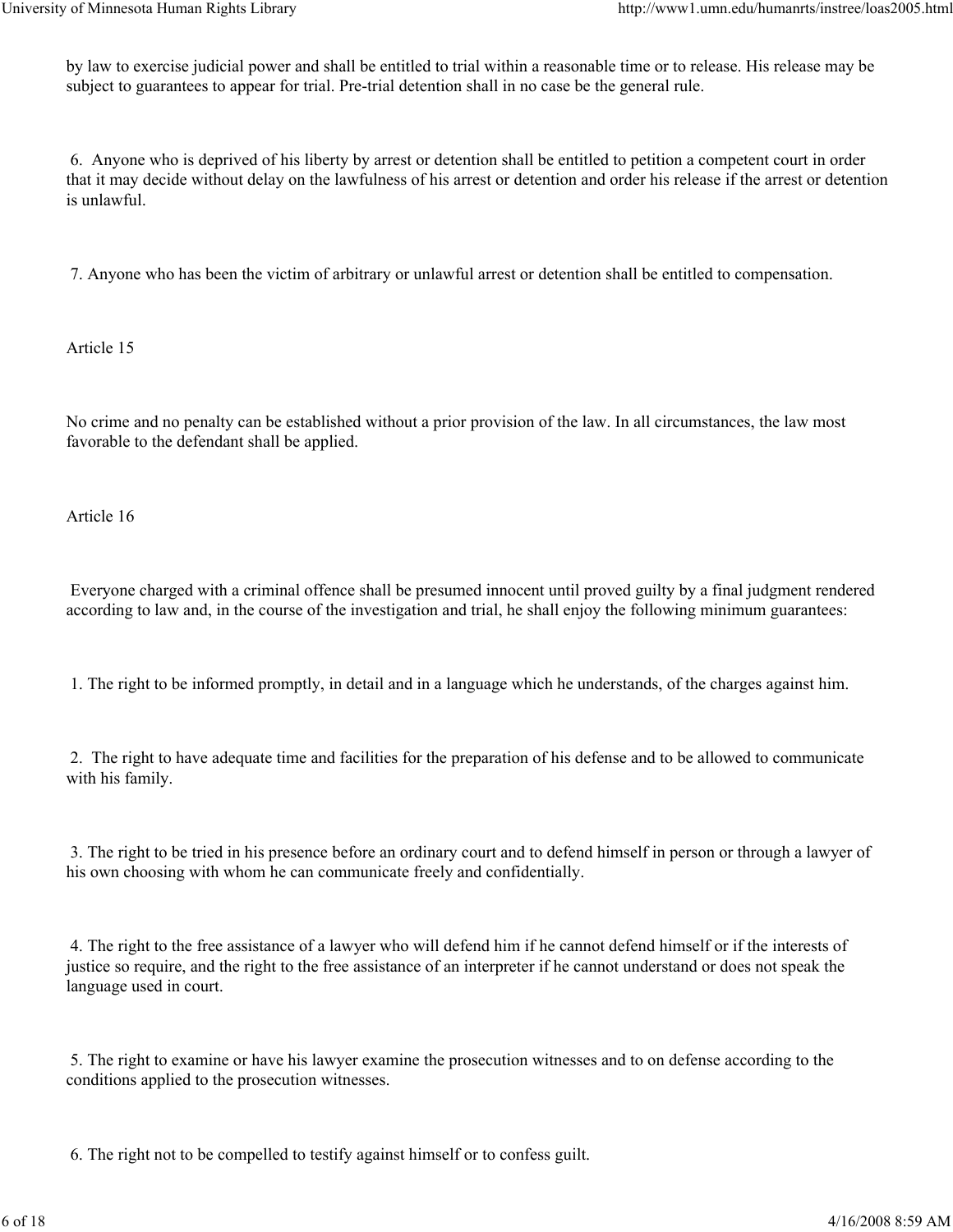7. The right, if convicted of the crime, to file an appeal in accordance with the law before a higher tribunal.

8. The right to respect for his security of person and his privacy in all circumstances.

Article 17

Each State party shall ensure in particular to any child at risk or any delinquent charged with an offence the right to a special legal system for minors in all stages of investigation, trial and enforcement of sentence, as well as to special treatment that takes account of his age, protects his dignity, facilitates his rehabilitation and reintegration and enables him to play a constructive role in society.

Article 18

No one who is shown by a court to be unable to pay a debt arising from a contractual obligation shall be imprisoned.

Article 19

 1. No one may be tried twice for the same offence. Anyone against whom such proceedings are brought shall have the right to challenge their legality and to demand his release.

 2. Anyone whose innocence is established by a final judgment shall be entitled to compensation for the damage suffered.

Article 20

 1. All persons deprived of their liberty shall be treated with humanity and with respect for the inherent dignity of the human person.

 2. Persons in pre-trial detention shall be separated from convicted persons and shall be treated in a manner consistent with their status as unconvicted persons.

3. The aim of the penitentiary system shall be to reform prisoners and effect their social rehabilitation.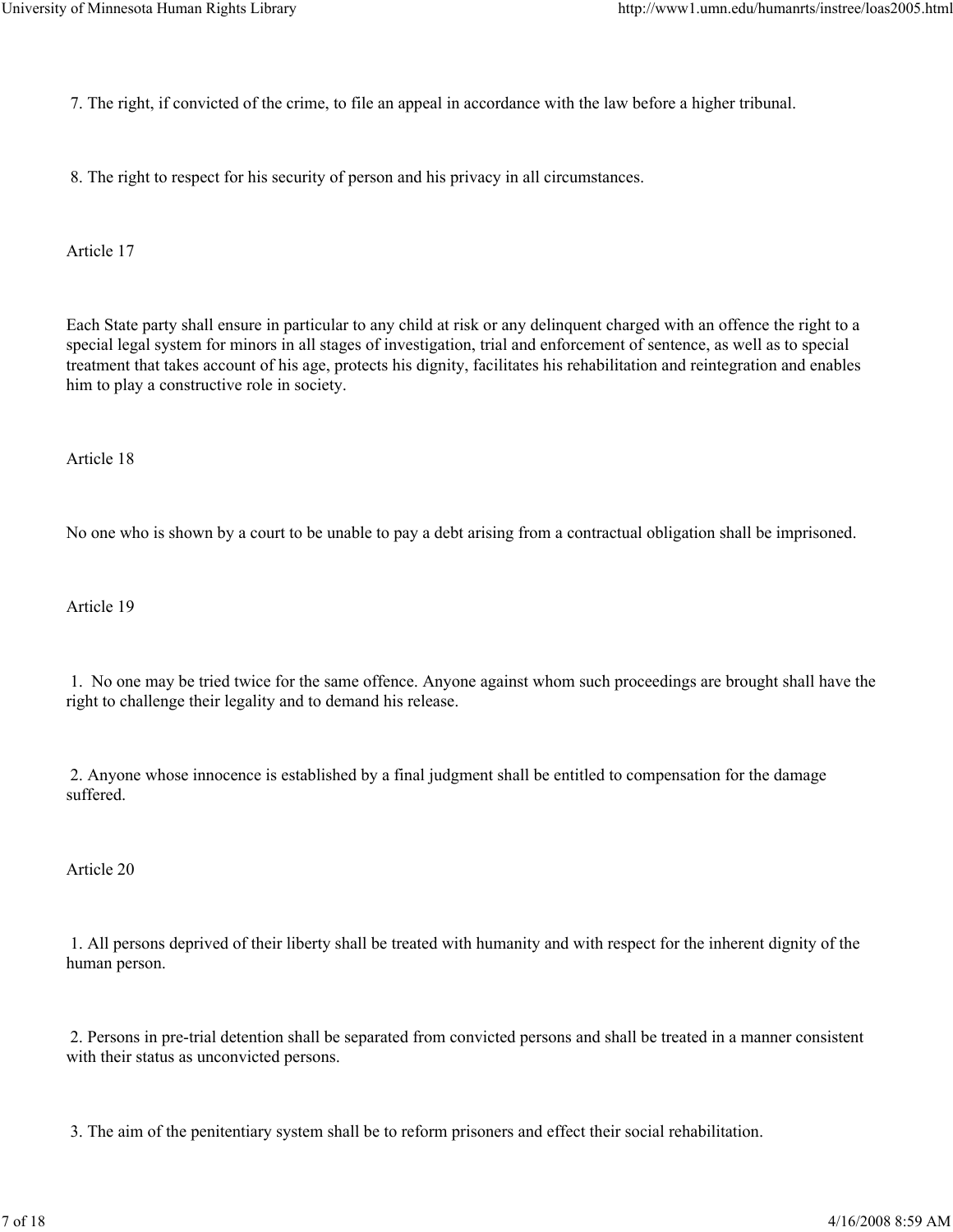I. No one shall be subjected to arbitrary or unlawful interference with regard to his privacy, family, home or correspondence, nor to unlawful attacks on his honour or his reputation.

2. Everyone has the right to the protection of the law against such interference or attacks.

Article 22

Everyone shall have the right to recognition as a person before the law.

Article 23

Each State party to the present Charter undertakes to ensure that any person whose rights or freedoms as herein recognized are violated shall have an effective remedy, notwithstanding that the violation has been committed by persons acting in an official capacity.

Article 24

Every citizen has the right:

1. To freely pursue a political activity.

2. To take part in the conduct of public affairs, directly or through freely chosen representatives.

 3. To stand for election or choose his representatives in free and impartial elections, in conditions of equality among all citizens that guarantee the free expression of his will.

 4. To the opportunity to gain access, on an equal footing with others, to public office in his country in accordance with the principle of equality of opportunity.

5. To freely form and join associations with others.

6. To freedom of association and peaceful assembly.

 7. No restrictions may be placed on the exercise of these rights other than those which are prescribed by law and which are necessary in a democratic society in the interests of national security or public safety, public health or morals or the protection of the rights and freedoms of others.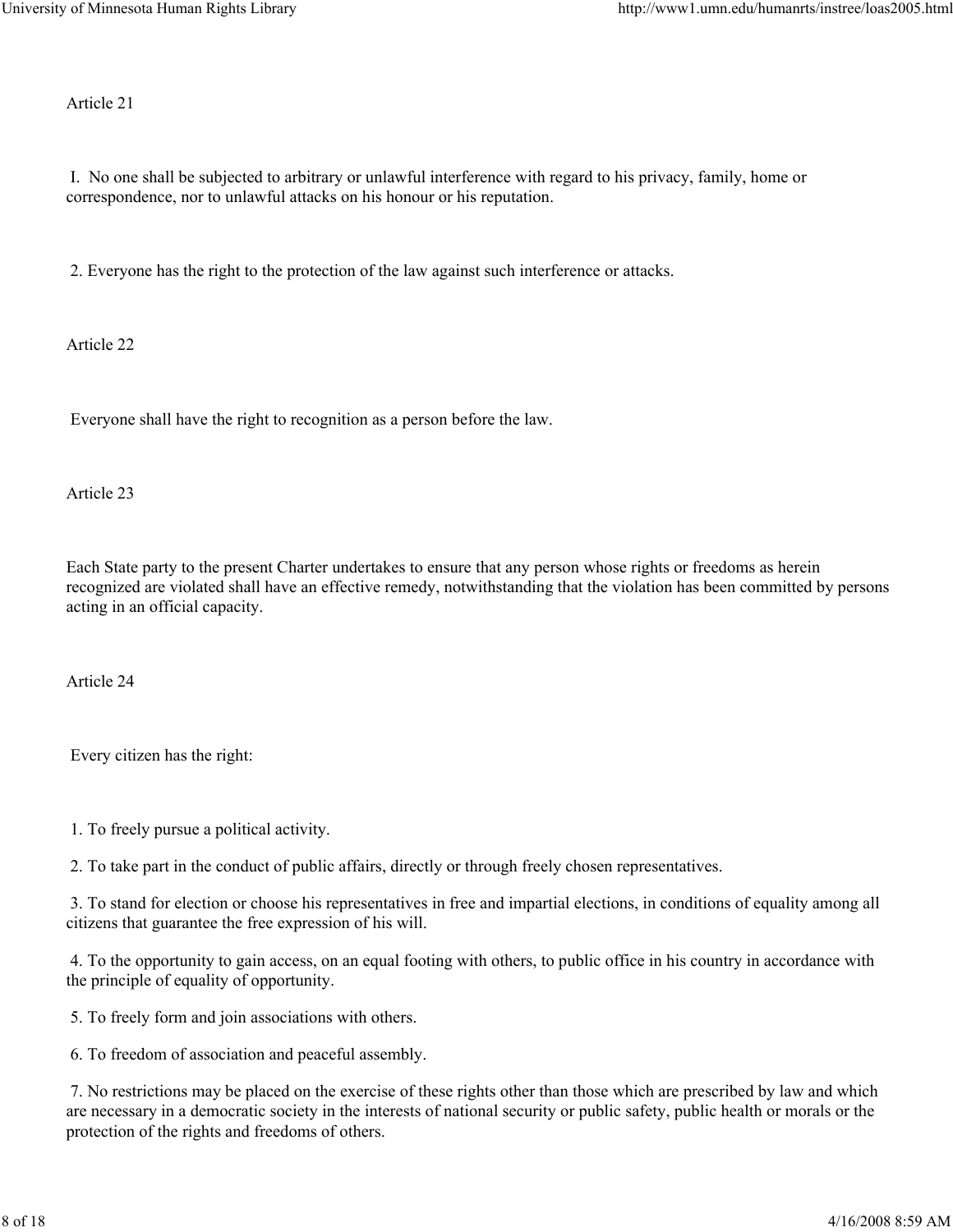Persons belonging to minorities shall not be denied the right to enjoy their own culture, to use their own language and to practice their own religion. The exercise of these rights shall be governed by law.

Article 26

 1. Everyone lawfully within the territory of a State party shall, within that territory, have the right to freedom of movement and to freely choose his residence in any part of that territory in conformity with the laws in force.

 2. No State party may expel a person who does not hold its nationality but is lawfully in its territory, other than in pursuance of a decision reached in accordance with law and after that person has been allowed to submit a petition to the competent authority, unless compelling reasons of national security preclude it. Collective expulsion is prohibited under all circumstances.

Article 27

1. No one may be arbitrarily or unlawfully prevented from leaving any country, including his own, nor prohibited from residing, or compelled to reside, in any part of that country.

2. No one may be exiled from his country or prohibited from returning thereto.

Article 28

Everyone has the right to seek political asylum in another country in order to escape persecution. This right may not be invoked by persons facing prosecution for an offence under ordinary law. Political refugees may not be extradited.

Article 29

1. Everyone has the right to nationality. No one shall be arbitrarily or unlawfully deprived of his nationality.

 2. States parties shall take such measures as they deem appropriate, in accordance with their domestic laws on nationality, to allow a child to acquire the mother's nationality, having due regard, in all cases, to the best interests of the child.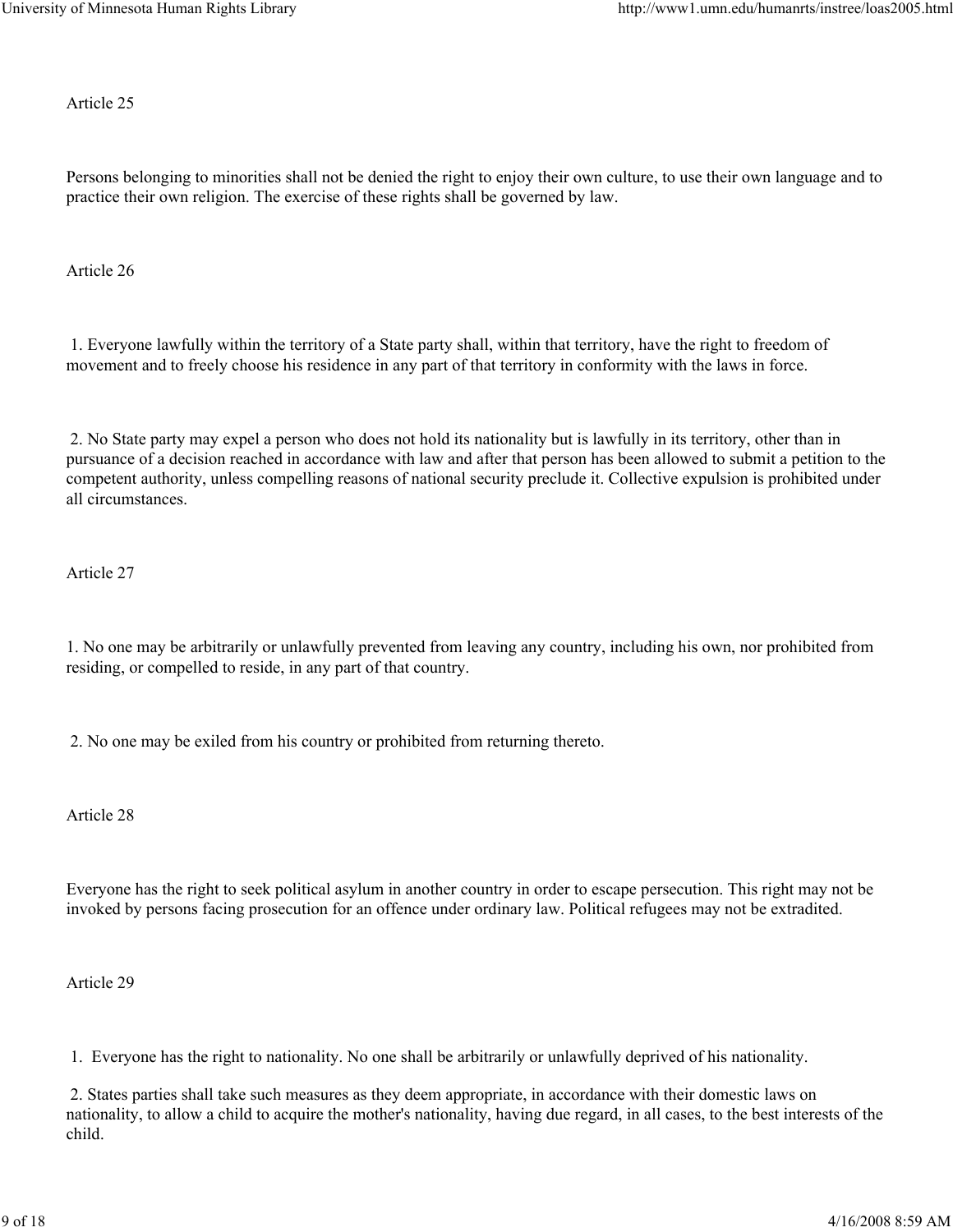3. Non one shall be denied the right to acquire another nationality, having due regard for the domestic legal procedures in his country.

Article 30

 1. Everyone has the right to freedom of thought, conscience and religion and no restrictions may be imposed on the exercise of such freedoms except as provided for by law.

 2. The freedom to manifest one's religion or beliefs or to perform religious observances, either alone or in community with others, shall be subject only to such limitations as are prescribed by law and are necessary in a tolerant society that respects human rights and freedoms for the protection of public safety, public order, public health or morals or the fundamental rights and freedoms of others.

3. Parents or guardians have the freedom to provide for the religious and moral education of their children.

Article 31

Everyone has a guaranteed right to own private property, and shall not under any circumstances be arbitrarily or unlawfully divested of all or any part of his property.

Article 32

 1. The present Charter guarantees the right to information and to freedom of opinion and expression, as well as the right to seek, receive and impart information and ideas through any medium, regardless of geographical boundaries.

 2. Such rights and freedoms shall be exercised in conformity with the fundamental values of society and shall be subject only to such limitations as are required to ensure respect for the rights or reputation of others or the protection of national security, public order and public health or morals.

Article 33

 1. The family is the natural and fundamental group unit of society; it is based on marriage between a man and a woman. Men and women of marrying age have the right to marry and to found a family according to the rules and conditions of marriage. No marriage can take place without the full and free consent of both parties. The laws in force regulate the rights and duties of the man and woman as to marriage, during marriage and at its dissolution.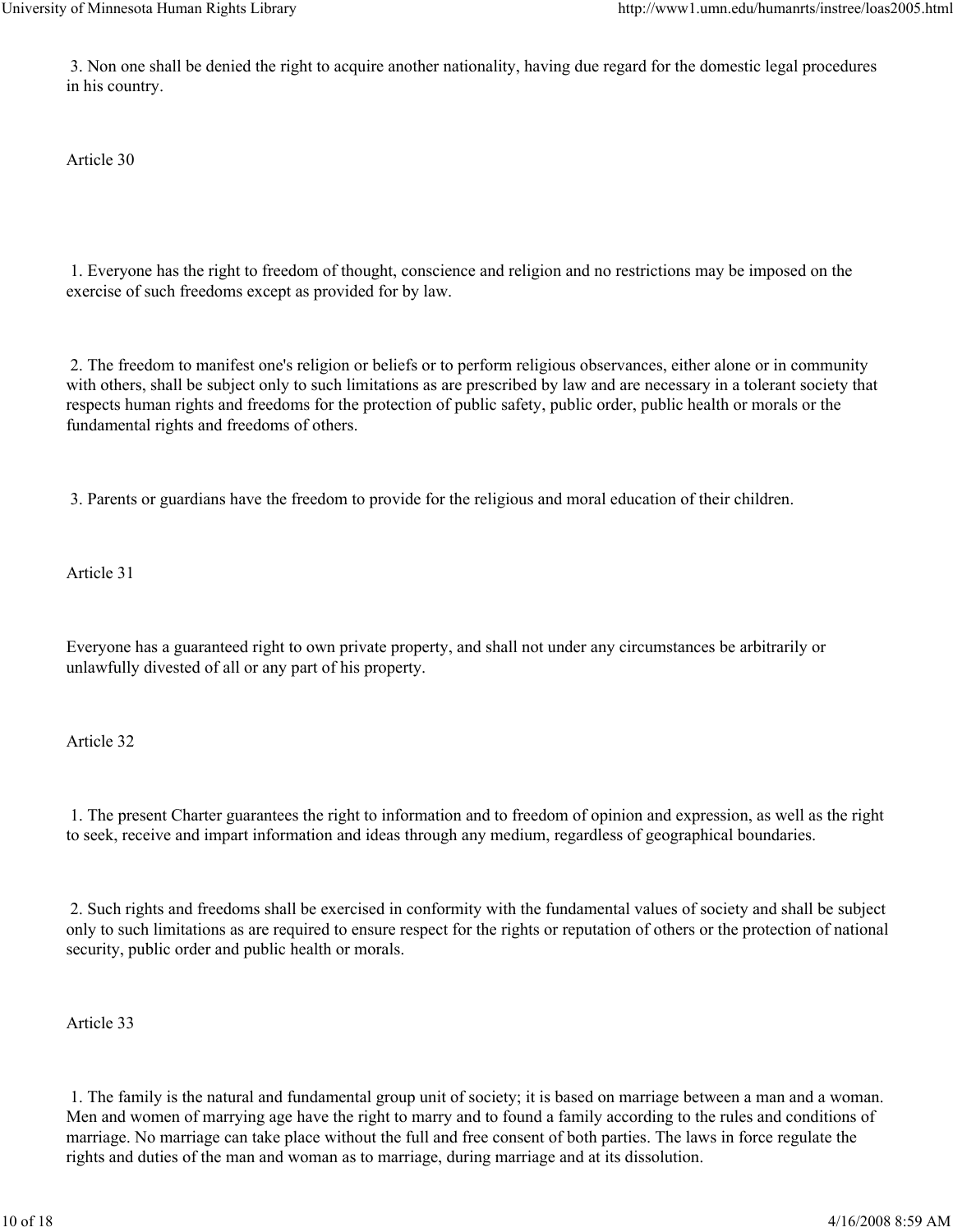2. The State and society shall ensure the protection of the family, the strengthening of family ties, the protection of its members and the prohibition of all forms of violence or abuse in the relations among its members, and particularly against women and children. They shall also ensure the necessary protection and care for mothers, children, older persons and persons with special needs and shall provide adolescents and young persons with the best opportunities for physical and mental development.

 3. The States parties shall take all necessary legislative, administrative and judicial measures to guarantee the protection, survival, development and well-being of the child in an atmosphere of freedom and dignity and shall ensure, in all cases, that the child's best interests are the basic criterion for all measures taken in his regard, whether the child is at risk of delinquency or is a juvenile offender.

 4. The States parties shall take all the necessary measures to guarantee, particularly to young persons, the right to pursue a sporting activity.

Article 34

 1. The right to work is a natural right of every citizen. The State shall endeavor to provide, to the extent possible, a job for the largest number of those willing to work, while ensuring production, the freedom to choose one's work and equality of opportunity without discrimination of any kind on grounds of race, colour, sex, religion, language, political opinion, membership in a union, national origin, social origin, disability or any other situation.

 2. Every worker has the right to the enjoyment of just and favourable conditions of work which ensure appropriate remuneration to meet his essential needs and those of his family and regulate working hours, rest and holidays with pay, as well as the rules for the preservation of occupational health and safety and the protection of women, children and disabled persons in the place of work.

 3. The States parties recognize the right of the child to be protected from economic exploitation and from being forced to perform any work that is likely to be hazardous or to interfere with the child's education or to be harmful to the child's health or physical, mental, spiritual, moral or social development. To this end, and having regard to the relevant provisions of other international instruments, States parties shall in particular:

(a) Define a minimum age for admission to employment;

(b) Establish appropriate regulation of working hours and conditions;

(c) Establish appropriate penalties or other sanctions to ensure the effective endorsement of these provisions.

 4. There shall be no discrimination between men and women in their enjoyment of the right to effectively benefit from training, employment and job protection and the right to receive equal remuneration for equal work.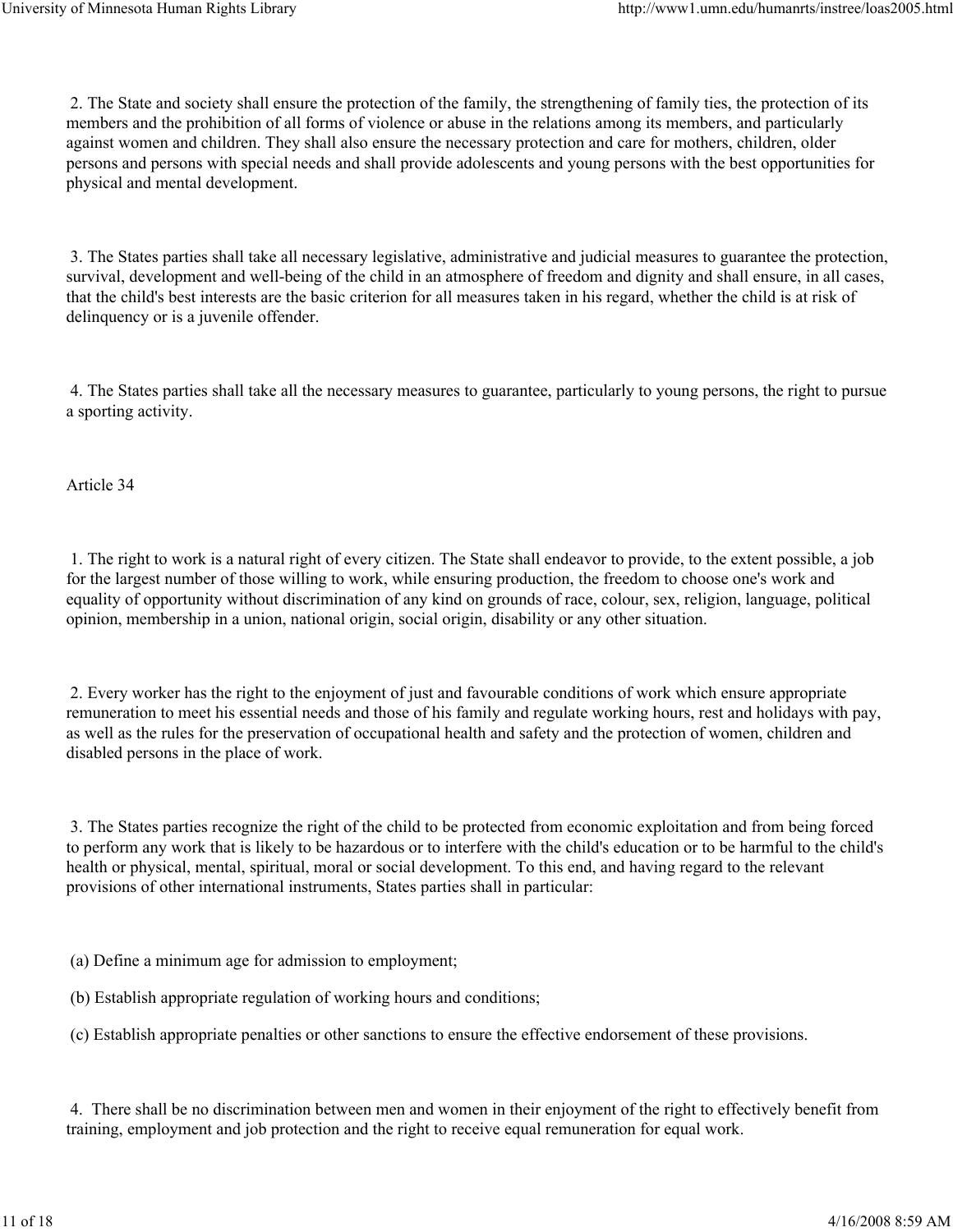5. Each State party shall ensure to workers who migrate to its territory the requisite protection in accordance with the laws in force.

Article 35

 1. Every individual has the right to freely form trade unions or to join trade unions and to freely pursue trade union activity for the protection of his interests.

 2. No restrictions shall be placed on the exercise of these rights and freedoms except such as are prescribed by the laws in force and that are necessary for the maintenance of national security, public safety or order or for the protection of public health or morals or the rights and freedoms of others.

3. Every State party to the present Charter guarantees the right to strike within the limits laid down by the laws in force.

Article 36

The States parties shall ensure the right of every citizen to social security, including social insurance.

Article 37

 The right to development is a fundamental human right and all States are required to establish the development policies and to take the measures needed to guarantee this right. They have a duty to give effect to the values of solidarity and cooperation among them and at the international level with a view to eradicating poverty and achieving economic, social, cultural and political development. By virtue of this right, every citizen has the right to participate in the realization of development and to enjoy the benefits and fruits thereof.

Article 38

 Every person has the right to an adequate standard of living for himself and his family, which ensures their well-being and a decent life, including food, clothing, housing, services and the right to a healthy environment. The States parties shall take the necessary measures commensurate with their resources to guarantee these rights.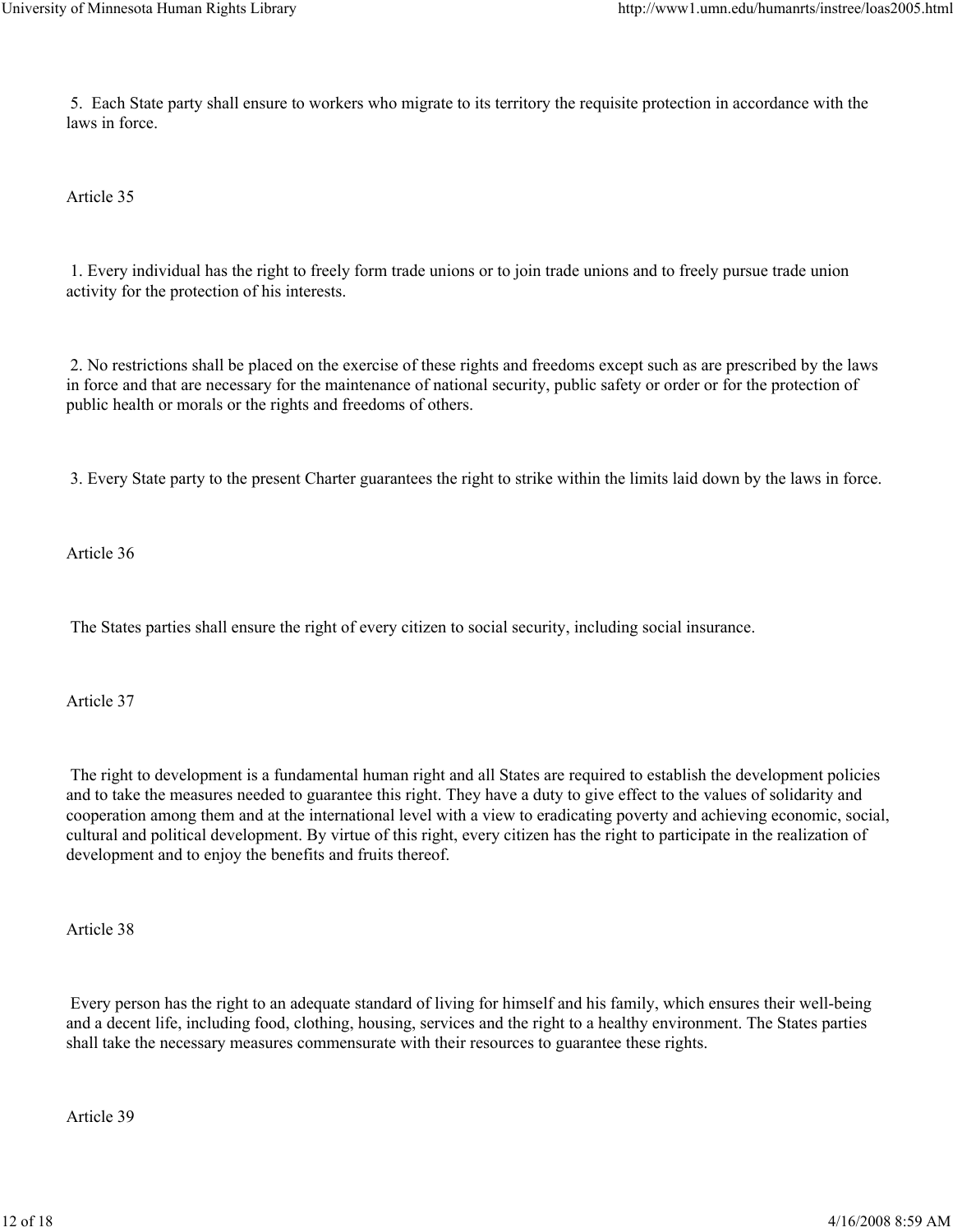1. The States parties recognize the right of every member of society to the enjoyment of the highest attainable standard of physical and mental health and the right of the citizen to free basic health-care services and to have access to medical facilities without discrimination of any kind.

2. The measures taken by States parties shall include the following:

(a) Development of basic health-care services and the guaranteeing of free and easy access to the centres that provide these services, regardless of geographical location or economic status.

(b) efforts to control diseaseby means of prevention and cure in order to reduce the morality rate.

- (c) promotion of health awareness and health education.
- (d) suppression of traditional practices which are harmful to the health of the individual.
- (e) provision of the basic nutrition and safe drinking water for all.
- (f) Combating environmental pollution and providing proper sanitation systems;

(g) Combating drugs, psychotropic substances, smoking and substances that are damaging to health.

Article 40

 1. The States parties undertake to ensure to persons with mental or physical disabilities a decent life that guarantees their dignity, and to enhance their self-reliance and facilitate their active participation in society.

 2. The States parties shall provide social services free of charge for all persons with disabilities, shall provide the material support needed by those persons, their families or the families caring for them, and shall also do whatever is needed to avoid placing those persons in institutions. They shall in all cases take account of the best interests of the disabled person.

 3. The States parties shall take all necessary measures to curtail the incidence of disabilities by all possible means, including preventive health programmes, awareness raising and education.

 4. The States parties shall provide full educational services suited to persons with disabilities, taking into account the importance of integrating these persons in the educational system and the importance of vocational training and apprenticeship and the creation of suitable job opportunities in the public or private sectors.

 5. The States parties shall provide all health services appropriate for persons with disabilities, including the rehabilitation of these persons with a view to integrating them into society.

6. The States parties shall enable persons with disabilities to make use of all public and private services.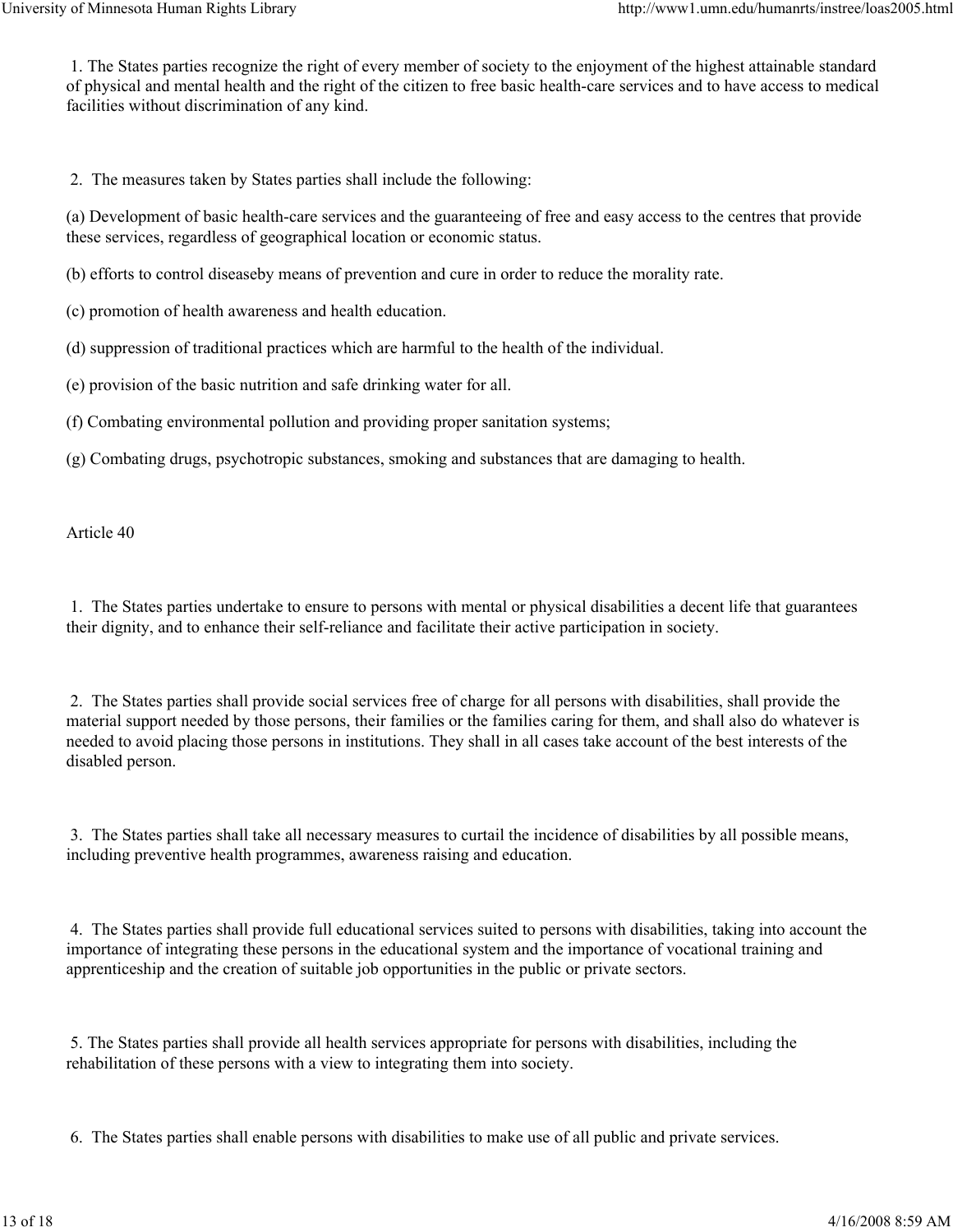1. The eradication of illiteracy is a binding obligation upon the State and everyone has the right to education.

 2. The States parties shall guarantee their citizens free education at least throughout the primary and basic levels. All forms and levels of primary education shall be compulsory and accessible to all without discrimination of any kind.

 3. The States parties shall take appropriate measures in all domains to ensure partnership between men and women with a view to achieving national development goals.

 4. The States parties shall guarantee to provide education directed to the full development of the human person and to strengthening respect for human rights and fundamental freedoms.

 5. The States parties shall endeavour to incorporate the principles of human rights and fundamental freedoms into formal and informal education curricula and educational and training programmes.

 6. The States parties shall guarantee the establishment of the mechanisms necessary to provide ongoing education for every citizen and shall develop national plans for adult education.

Article 42

 1. Every person has the right to take part in cultural life and to enjoy the benefits of scientific progress and its application.

 2. The States parties undertake to respect the freedom of scientific research and creative activity and to ensure the protection of moral and material interests resulting form scientific, literary and artistic production.

 3. The state parties shall work together and enhance cooperation among them at all levels, with the full participation of intellectuals and inventors and their organizations, in order to develop and implement recreational, cultural, artistic and scientific programmes.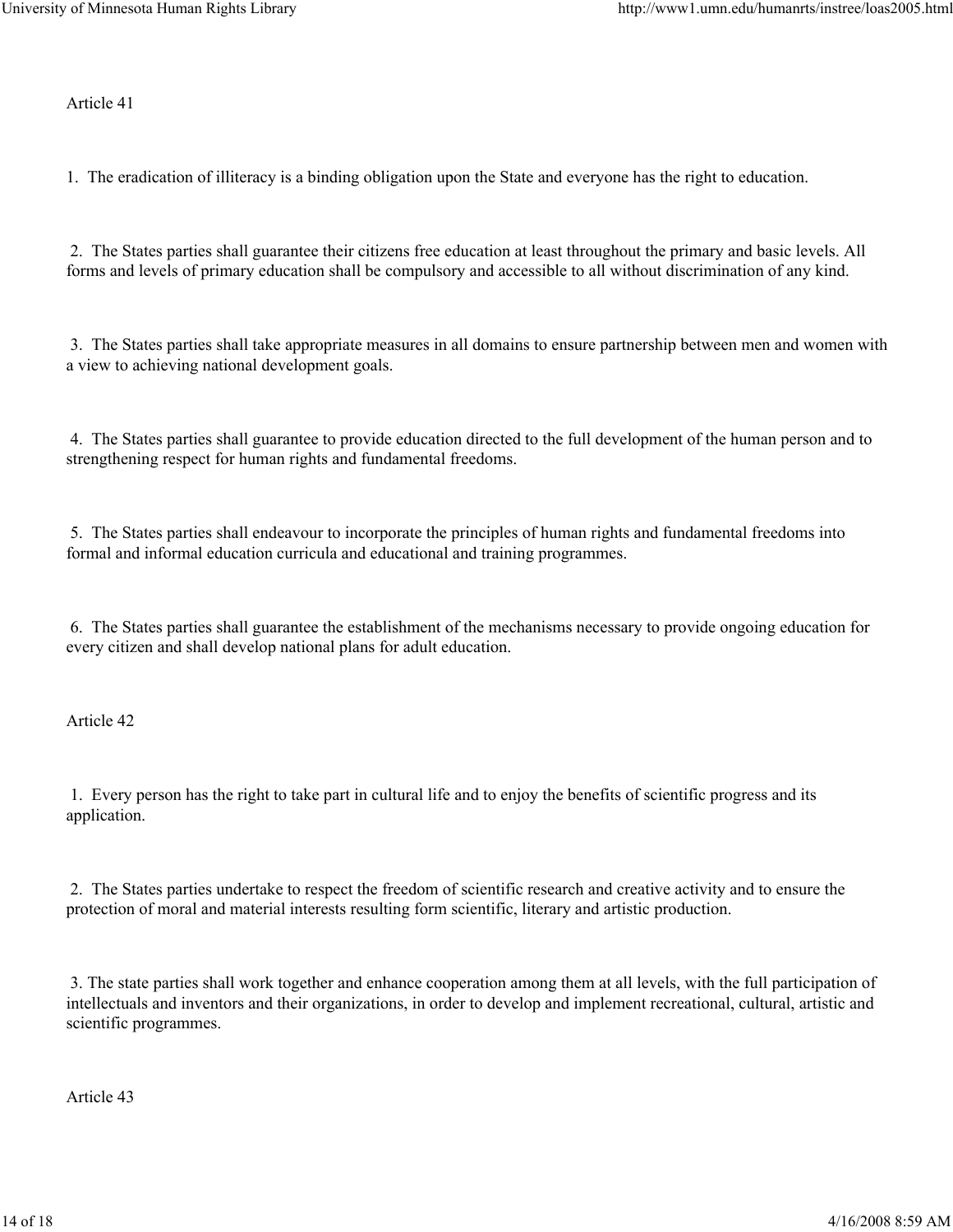Nothing in this Charter may be construed or interpreted as impairing the rights and freedoms protected by the domestic laws of the States parties or those set force in the international and regional human rights instruments which the states parties have adopted or ratified, including the rights of women, the rights of the child and the rights of persons belonging to minorities.

Article 44

The states parties undertake to adopt, in conformity with their constitutional procedures and with the provisions of the present Charter, whatever legislative or non-legislative measures that may be necessary to give effect to the rihts set forth herein.

Article 45

1. Pursuant to this Charter, an "Arab Human Rights Committee", hereinafter refered to as "the Committee" shall be established. This Committee shall consist of seven members who shall be elected by secret ballot by the states parties to this Charter.

2. The Committee shall consist of nationals of the states parties to the present Charter, who must be highly experienced and competent in the Committee's field of work. The members of the Committee shall serve in their personal capacity and shall be fully independent and impartial.

3. The Committee shall include among its members not more than one national of a State party; such member may be re-elected only once. Due regard shall be given to the rotation principle.

4. The members of the Committee shall be elected for a four-year term, although the mandate of three of the members elected during the first election shall be for two years and shall be renewed by lot.

5. Six months prior to the date of the election, the Secretary-General of the League of Arab States shall invite the States parties to submit their nominations within the following three months. He shall transmit the list of candidates to the States parties two months prior to the date the election. The candidates who obtain the largest number of votes cast shall be elected to membership of the Committee. If, because two or more candidates have an equal number of votes, the number of candidates with the largest number of votes exceeds the number required, a second ballot will be held between the persons with equal numbers of votes. If the votes are again equal, the member or members shall be selected by lottery. The first election for membership of the Committee shall be held at least six months after the Charter enters into force.

 6. The Secretary-General shall invite the States parties to a meeting at the headquarters the League of Arab States in order to elect the member of the Committee. The presence of the majority of the States parties shall constitute a quorum. If there is no quorum, the secretary-General shall call another meeting at which at least two thirds of the States parties must be present. If there is still no quorum, the Secretary-General shall call a third meeting, which will be held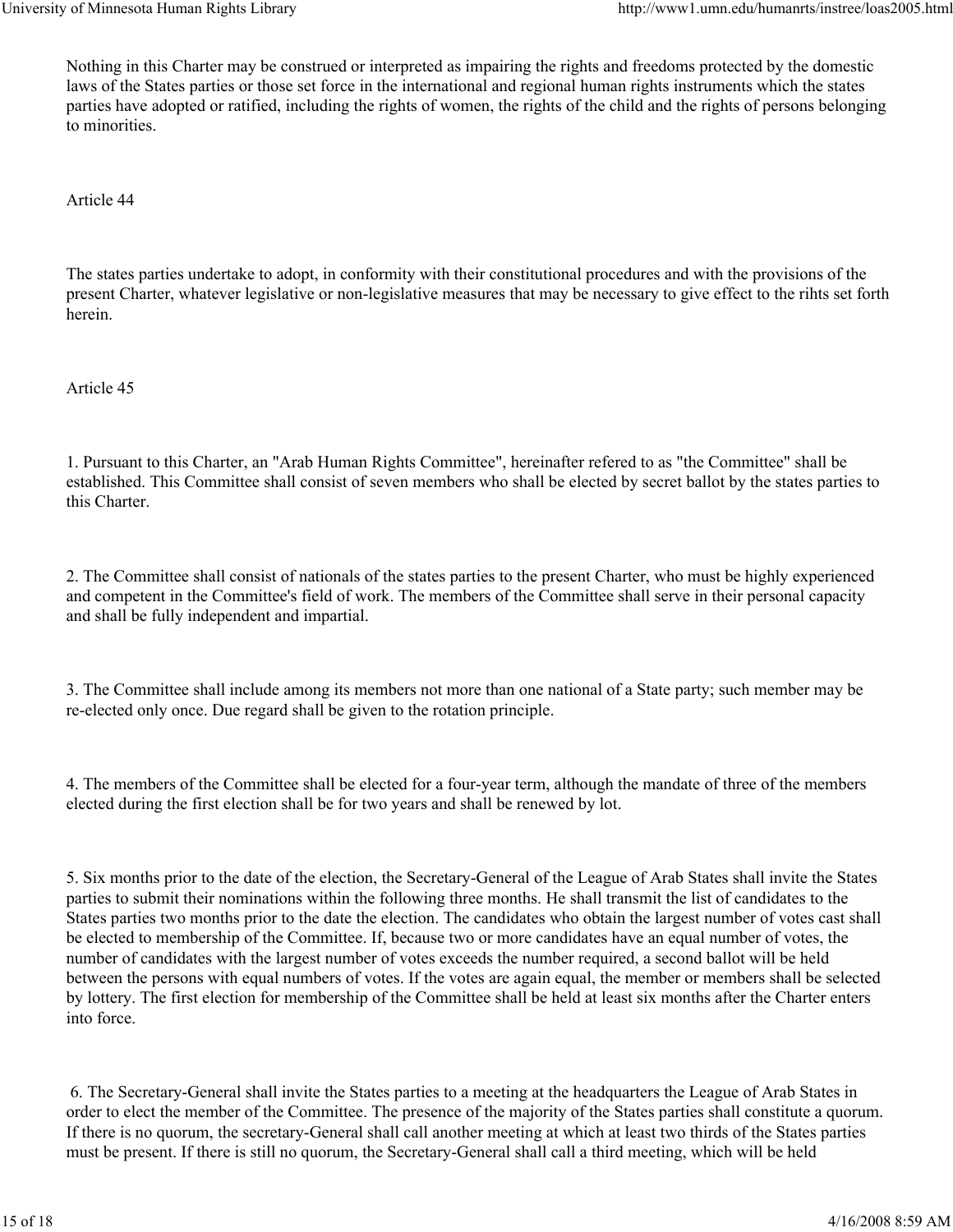regardless of the number of States parties present.

 7. The Secretary-General shall convene the first meeting of the Committee, during the course of which the Committee shall elect its Chairman from among its members, for a two-year n which may be renewed only once and for an identical period. The Committee shall establish its own rules of procedure and methods of work and shall determine how often it shall et. The Committee shall hold its meetings at the headquarters of the League of Arab States. ~ay also meet in any other State party to the present Charter at that party's invitation.

Article 46

1. The Secretary-General shall declare a seat vacant after being notified by the Chairman of a member's:

(a) Death;

(b) Resignation; or

 (c) If, in the unanimous, opinion of the other members, a member of the Committee has ceased to perform his functions without offering an acceptable justification or for any reason other than a temporary absence.

 2. If a member's seat is declared vacant pursuant to the provisions of paragraph 1 and the term of office of the member to be replaced does not expire within six months from the date on which the vacancy was declared, the Secretary-General of the League of Arab States shall refer the matter to the States parties to the present Charter, which may, within two months, submit nominations, pursuant to article 45, in order to fill the vacant seat.

 3. The Secretary-General of the League of Arab States shall draw up an alphabetical list of all the duly nominated candidates, which he shall transmit to the States parties to the present Charter. The elections to fill the vacant seat shall be held in accordance with the relevant provisions.

 4. Any member of the Committee elected to fill a seat declared vacant in accordance with the provisions of paragraph 1 shall remain a member of the Committee until the expiry of the remainder of the term of the member whose seat was declared vacant pursuant to the provisions of that paragraph.

 5. The Secretary-General of the League of Arab States shall make provision within the budget of the League of Arab States for all the necessary financial and human resources and facilities that the Committee needs to discharge its functions effectively. The Committee's experts shall be afforded the same treatment with respect to remuneration and reimbursement of expenses as experts of the secretariat of the League of Arab States.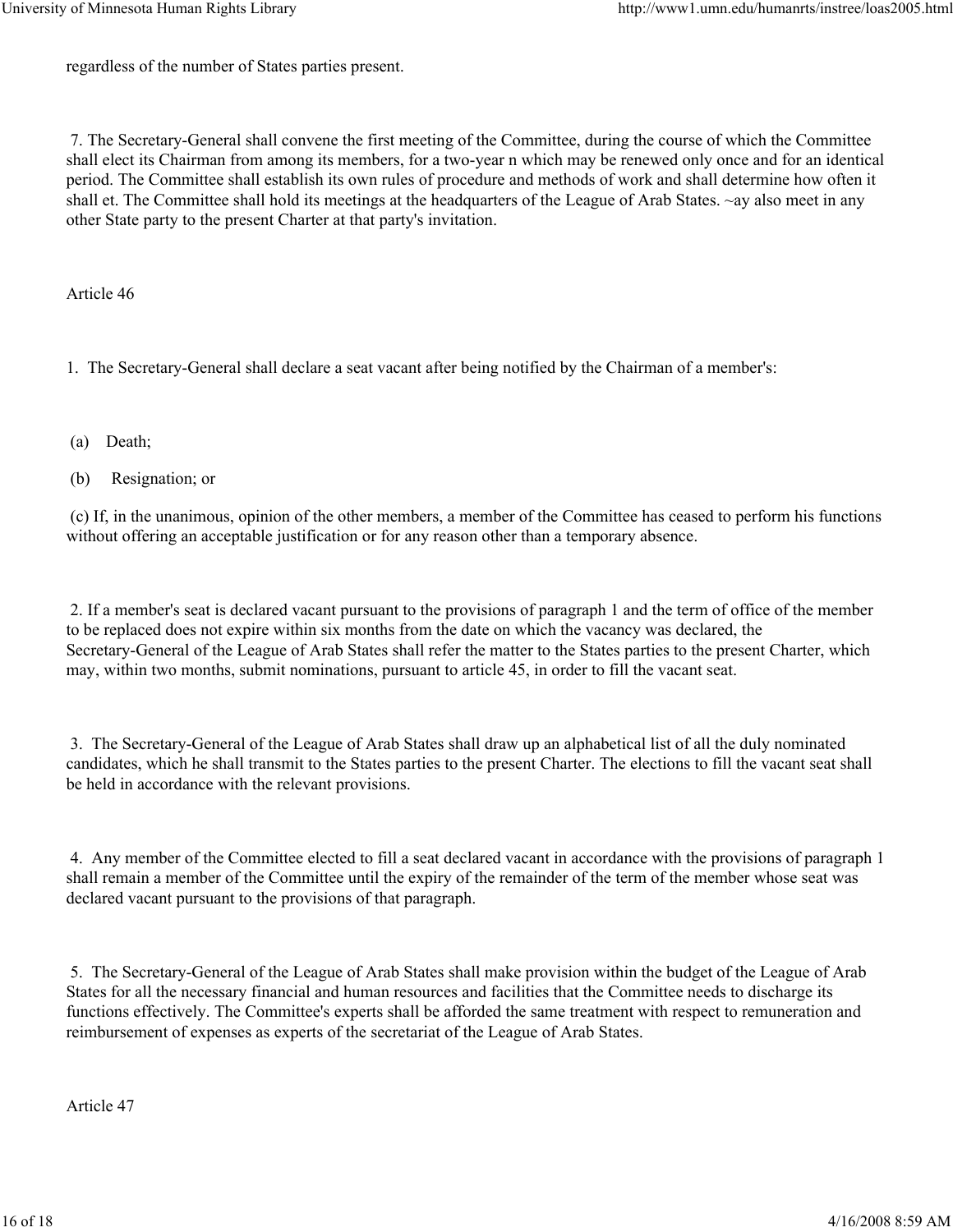The States parties undertake to ensure that members of the Committee shall enjoy the immunities necessary for their protection against any form of harassment or moral or material pressure or prosecution on account of the positions they take or statements they make while carrying out their functions as members of the Committee.

Article 48

 1. The States parties undertake to submit reports to the Secretary-General of the League of Arab States on the measures they have taken to give effect to the rights and freedoms recognized in this Charter and on the progress made towards the enjoyment thereof. The Secretary-General shall transmit these reports to the Committee for its consideration.

 2. Each State party shall submit an initial report to the Committee within one year from the date on which the Charter enters into force and a periodic report every three years thereafter. The Committee may request the States parties to supply it with additional information relating to the implementation of the Charter.

 3. The Committee shall consider the reports submitted by the States parties under paragraph 2 of this article in the presence of the representative of the State party whose report is being considered.

 4. The Committee shall discuss the report, comment thereon and make the necessary recommendations in accordance with the aims of the Charter.

 5. The Committee shall submit an annual report containing its comments and recommendations to the Council of the League, through the intermediary of the Secretary-General.

 6. The Committee's reports, concluding observations and recommendations shall be public documents which the Committee shall disseminate widely.

Article 49

 1. The Secretary-General of the League of Arab States shall submit the present Charter, once it has been approved by the Council of the League, to the States members for signature, ratification or accession.

 2. The present Charter shall enter into effect two months from the date on which the seventh instrument of ratification is deposited with the secretariat of the League of Arab States.

 3. After its entry into force, the present Charter shall become effective for each State two months after the State in question has deposited its instrument of ratification or accession with the secretariat.